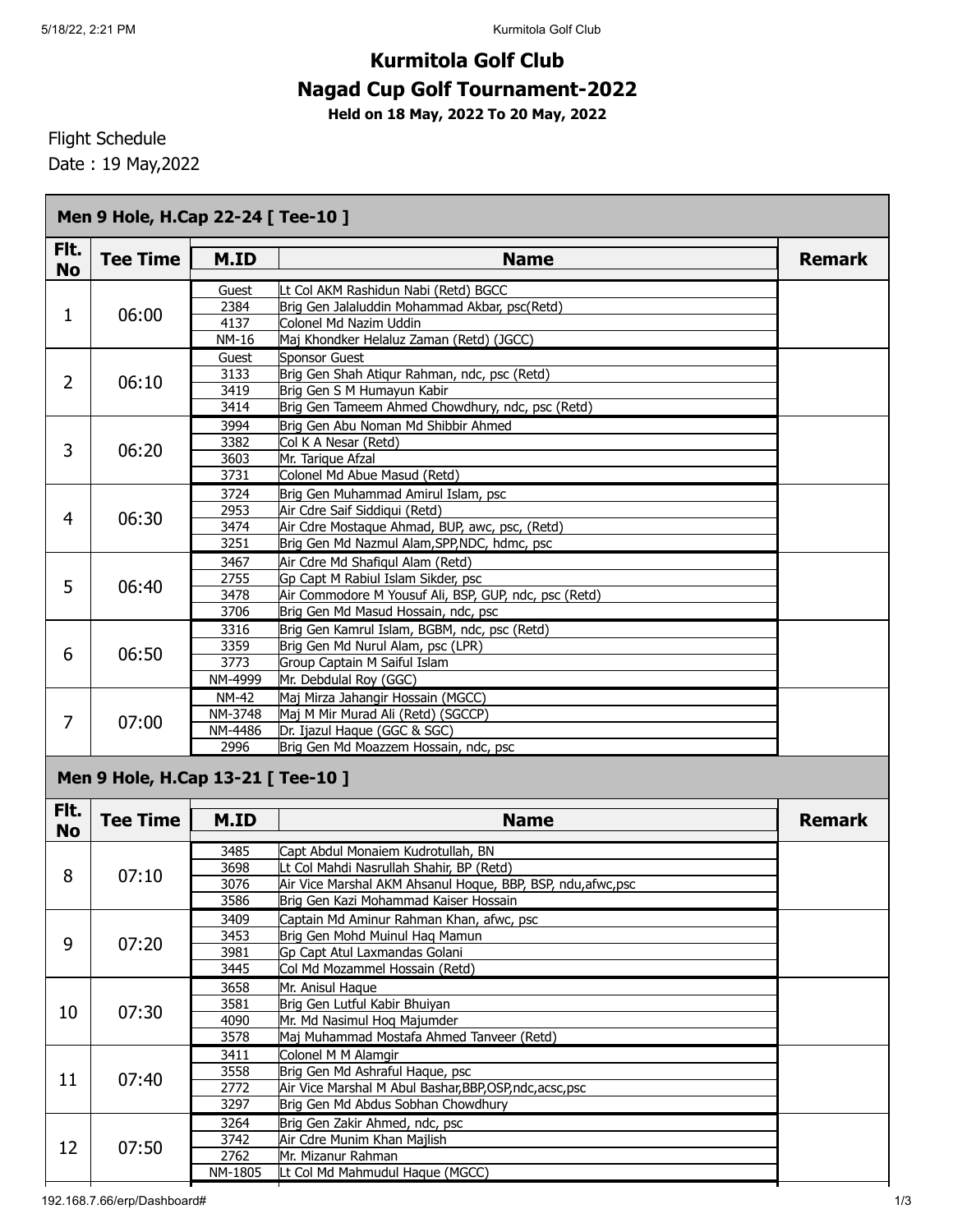| 13                | 08:00                              | 3145           | Mr. Ajay Pratap Singh                                                              |               |  |  |  |  |  |
|-------------------|------------------------------------|----------------|------------------------------------------------------------------------------------|---------------|--|--|--|--|--|
|                   |                                    | Guest          | <b>Sponsor Guest</b>                                                               |               |  |  |  |  |  |
|                   |                                    | NM-3191        | Md. Abul Kalam Azad                                                                |               |  |  |  |  |  |
|                   |                                    | 2853           | Lt Gen Md. Jahangir Alam Chowdhury (Retd)                                          |               |  |  |  |  |  |
|                   | Men 9 Hole, H.Cap 22-24 [ Tee-10 ] |                |                                                                                    |               |  |  |  |  |  |
| Flt.<br><b>No</b> | <b>Tee Time</b>                    | M.ID           | <b>Name</b>                                                                        | <b>Remark</b> |  |  |  |  |  |
|                   |                                    | NM-2762        | Mr. Zubair Manzur                                                                  |               |  |  |  |  |  |
| 14                | 08:20                              | 4215           | Brig Gen Reza Ershad (Retd)                                                        |               |  |  |  |  |  |
|                   |                                    | 4025<br>NM-129 | Group Captain Mohammad Miraj Patwary<br>Dr. Mr. Kamruzzaman (AGC)                  |               |  |  |  |  |  |
|                   |                                    | 3516           | Brig Gen Bashir Ahmed, psc                                                         |               |  |  |  |  |  |
|                   |                                    | 3547           | Col M Raquibul Haq, psc                                                            |               |  |  |  |  |  |
| 15                | 08:40                              | 4214           | Brig Gen S M Asadul Haque                                                          |               |  |  |  |  |  |
|                   |                                    | 4133           | Air Vice Marshal A S M Fakhrul Islam, OSP, GUP, ndc, afwc, pas, GD(P)              |               |  |  |  |  |  |
|                   |                                    | 3732           | Brig Gen M Khair Uddin, afwc, psc                                                  |               |  |  |  |  |  |
| 16                | 08:50                              | 4160           | Wing Commander Md Shafiqur Rahman (Retd)                                           |               |  |  |  |  |  |
|                   |                                    | 3302<br>4220   | Mr. Md Zahirul Islam<br>Justice Mohammad Ullah                                     |               |  |  |  |  |  |
|                   |                                    |                |                                                                                    |               |  |  |  |  |  |
|                   | Men 9 Hole, H.Cap 13-21 [ Tee-10 ] |                |                                                                                    |               |  |  |  |  |  |
| Flt.<br><b>No</b> | <b>Tee Time</b>                    | M.ID           | <b>Name</b>                                                                        | <b>Remark</b> |  |  |  |  |  |
|                   |                                    | 3345           | Maj Gen S M Salahuddin Islam                                                       |               |  |  |  |  |  |
| 17                | 14:00                              | 3507           | Maj Gen Mizanur Rahman Shameem, BP,OSP,ndc, psc                                    |               |  |  |  |  |  |
|                   |                                    | 3799           | Brig Gen M Nuruzzaman Chowdhury, psc                                               |               |  |  |  |  |  |
|                   |                                    | 3844           | Brig Gen S M Shamsul Salekin, psc<br>Brig Gen GSM Hamidur Rahman (Retd)            |               |  |  |  |  |  |
|                   |                                    | 3261<br>Guest  | Mr. Mohammad Delwar Hossain                                                        |               |  |  |  |  |  |
| 18                | 14:10                              | Guest          | Lt Col Md Abdul Bari (Retd)                                                        |               |  |  |  |  |  |
|                   |                                    | 3379           | Brig Gen Md Ayub Hossain Talukder                                                  |               |  |  |  |  |  |
|                   |                                    | 3508           | Air Cdre Sitwat Naveem                                                             |               |  |  |  |  |  |
| 19                | 14:20                              | 3940           | Commodore Mohammad Nazmul Karim Kislu                                              |               |  |  |  |  |  |
|                   |                                    | 4199<br>3743   | Air Commodore Abul Fazal Muhammad Atiquzzaman<br>Group Captain Md Nurul Islam, psc |               |  |  |  |  |  |
|                   |                                    | 3847           | Brig Gen Sheikh Shariful Islam (Retd)                                              |               |  |  |  |  |  |
|                   |                                    | 3171           | Brig Gen Mirza Ezazur Rahman, BGBM, ndc, psc, G+                                   |               |  |  |  |  |  |
| 20                | 14:30                              | 3563           | Colonel Md Torab Mollick                                                           |               |  |  |  |  |  |
|                   |                                    | 3919           | Maj Gen Md Azizul Islam                                                            |               |  |  |  |  |  |
|                   |                                    | Guest          | Wing Commander Md Shaheen Farhad                                                   |               |  |  |  |  |  |
| 21                | 14:40                              | 3640           | Air Cdre M Mahfuzur Rahman                                                         |               |  |  |  |  |  |
|                   |                                    | 3306           | Brig Gen Md Zahidur Rahim, ndc, afwc, psc<br>Mr. Nurul Alam                        |               |  |  |  |  |  |
|                   |                                    | Guest<br>3632  | Maj Gen Md. Jahangir Kabir Talukder, SUP, awc, psc (LPR)                           |               |  |  |  |  |  |
|                   | 14:50                              | 3768           | Colonel Md. Mahfuzur Rahman                                                        |               |  |  |  |  |  |
| 22                |                                    | 4119           | Lt Col Md Ikramul Yasin (Retd)                                                     |               |  |  |  |  |  |
|                   |                                    | 3194           | Brig Gen AKM Akhtaruzzaman, ndc, psc (Retd)                                        |               |  |  |  |  |  |
|                   | 15:00                              | NM-3368        | Lt. Col Sheikh Sunny Mohammad Talha, AC(BGC)                                       |               |  |  |  |  |  |
| 23                |                                    | 2975           | Lt Gen Md Shafiqur Rahman, OSP, SPP, afwc, psc                                     |               |  |  |  |  |  |
|                   |                                    | 3383<br>3125   | Col Mohammad Khairuzzaman (Retd)<br>Brig Gen Abdullah-Al-Azhar, ndc, psc           |               |  |  |  |  |  |
|                   | Men 9 Hole, H.Cap 22-24 [ Tee-10 ] |                |                                                                                    |               |  |  |  |  |  |
| Flt.              |                                    |                |                                                                                    |               |  |  |  |  |  |
| <b>No</b>         | <b>Tee Time</b>                    | M.ID           | <b>Name</b>                                                                        | <b>Remark</b> |  |  |  |  |  |
|                   |                                    | 3827           | Brig Gen Mohammad Zahid Hassan                                                     |               |  |  |  |  |  |
| 24                | 15:10                              | 3425           | Colonel Md Manirul Islam                                                           |               |  |  |  |  |  |
|                   |                                    | 4023<br>4108   | Air Commodore Md Shafiqul Islam<br>Air Cdre Md. Abbas Ali                          |               |  |  |  |  |  |
|                   |                                    | 4041           | Air Cdre Md Asadul Karim                                                           |               |  |  |  |  |  |
|                   |                                    | 3962           | Air Cdre Md Abdullah - Al - Mahbub                                                 |               |  |  |  |  |  |
| 25                | 15:20                              | 3627           | Air Cdre Md Monjur Kabir Bhuiyan                                                   |               |  |  |  |  |  |

Mr. Ryan Hossain